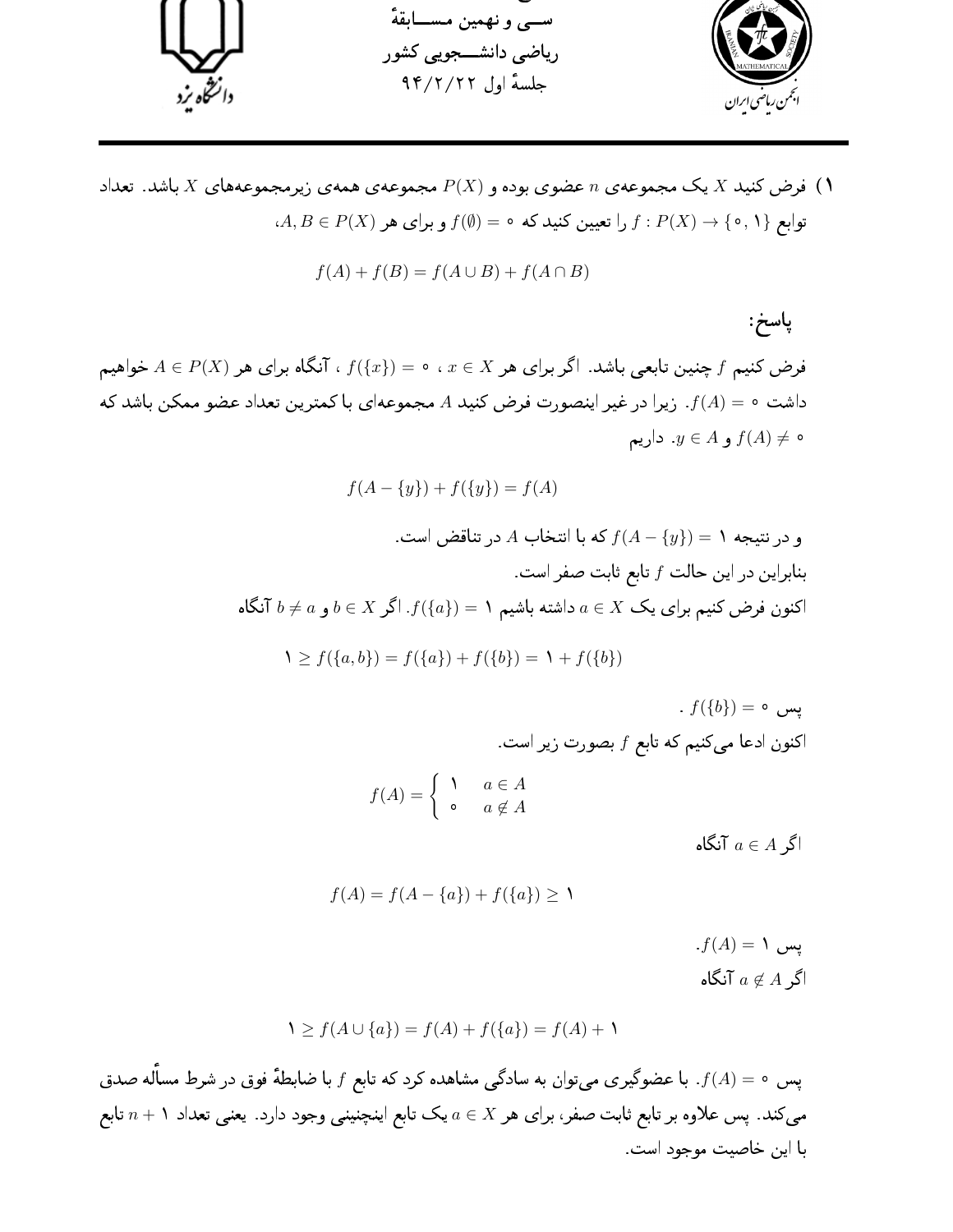

 $a$  ) فرض کنید  $f$  روی گوی بازی به مرکز  $a$  تحلیلی باشد و  $\gamma$  یک خم ساده بسته در این گوی باشد که از  $n$  نمیگذرد. نشان دهید تابعی تحلیلی مانند  $g$  روی این گوی وجود دارد که برای هر عدد طبیعی

$$
\int_{\gamma} \frac{g(z)}{(z-a)^n} dz = \int_{\gamma} \frac{\sqrt{n} f(z)}{(z-a)^n} dz
$$

باسخ: فرض کنید  $B_r(a)$  گوی مورد نظر باشد. اگر نقطه $a$  خارج از خم  $\gamma$  باشد، هر تابع تحلیلمی  $g$  پاسخ مسأله است زیرا هر دو طرف معادله برابر صفر است. اگر نقطهی a درون خم  $\gamma$  باشد، با توجه به فرمول انتگرالی کشی و بسط تیلور تابع  $f$  داریم  $f(z) = \sum_{n=0}^{+\infty} a_n (z - a)^n, \ \forall z \in B_r(a)$ و

$$
a_n = \frac{1}{\mathbf{Y} \pi i} \int_{\gamma} \frac{f(z)}{(z-a)^{n+1}}, \quad n = \circ, \mathbf{Y}, \mathbf{Y}, \dots
$$

کافیست قرار دهیم  $\lim_{n\to+\infty}\sqrt[n]{\sqrt{n+1}}=1$  پس شعاع  $g(z)=\sum_{n=-}^{+\infty}a_n\sqrt{n+1}(z-a)^n$  پس شعاع  $n$  همگرایی این سری نیز حداقل برابر  $r$  است. یعنی  $g$  روی گوی  $B_r(a)$  تحلیلی است و برای هر

$$
\int_{\gamma} \frac{g(z)}{(z-a)^n} dz = \mathbf{Y} \pi i \ a_{n-\lambda} \sqrt{n} = \int_{\gamma} \frac{\sqrt{n} f(z)}{(z-a)^n} dz
$$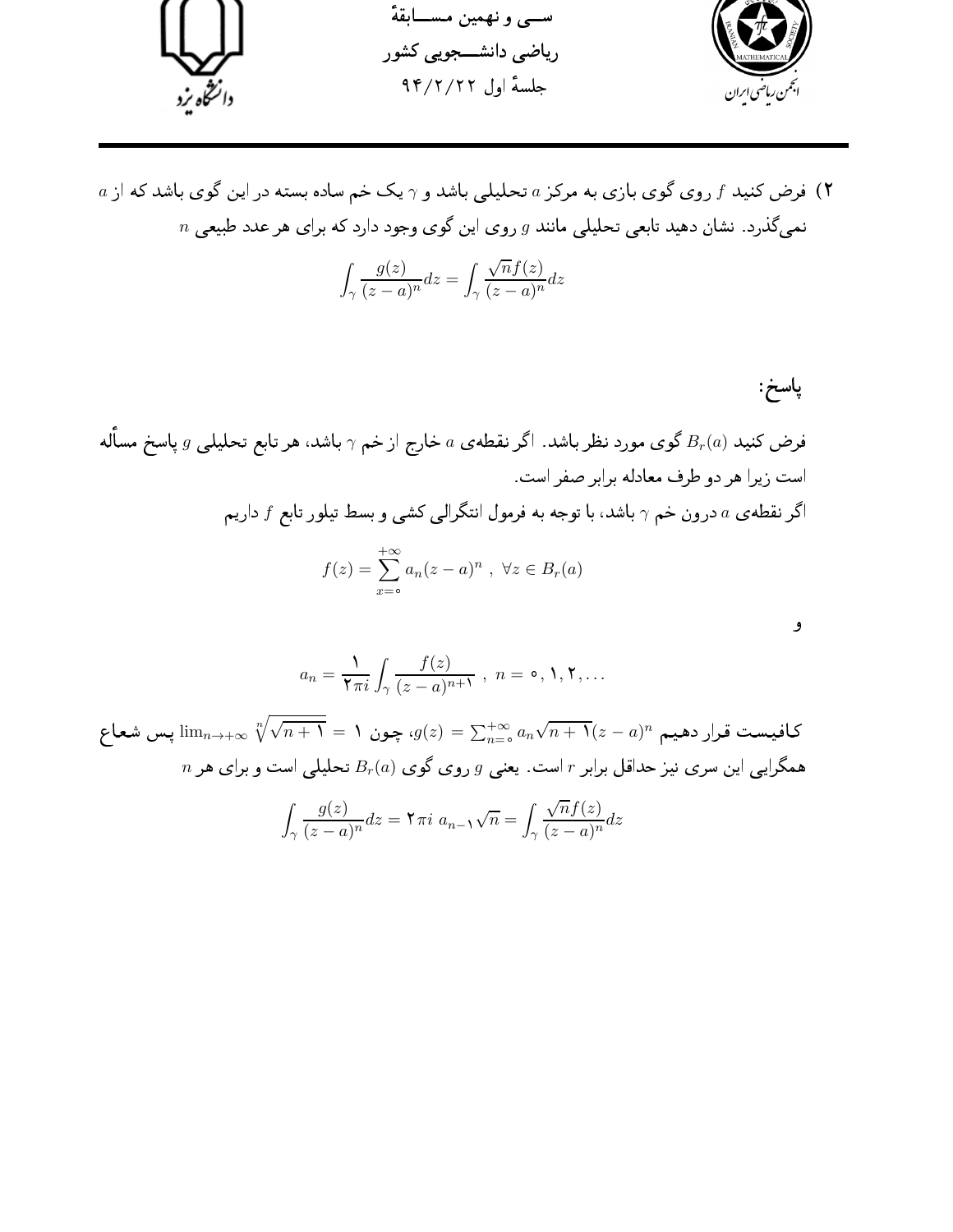

ا) فرض کنید R حلقهای یکدار و C حلقهی اعداد مختلط باشد. فرض کنید C به F, $g: R \to f, g$  دو همریختمی (۳  $f = \overline{g}$  حلقهای باشند به طوری که به ازای هر $r \in R$  ا $|g(r)| = |g(r)|$ . ثابت کنید  $f = \overline{g}$  یا رتابع  $T$  از حلقه A به حلقه B همريختبي ناميده ميشود اگر براي هر $x, y \in T(y)$   $(x + y) = T(x) + T(y)$  و T  $(T(xy) = T(x)T(y))$ 

$$
g = \circ \text{ } |f(r)| = |f(r)| = |g(r)|
$$
یا سخ: فرض میکنیم  $f \neq 0$ . اگر  $f = \circ$  آنگاه به ازای هر $R \neq r$  داریم  $g \neq f$  و لذا

$$
f(1) = g(1) = 1
$$

زیرا  $f(\Lambda)=f(\Lambda\times\Lambda)=f(\Lambda)^\top\Rightarrow f(\Lambda)(\Lambda-f(\Lambda))=\circ\Rightarrow f(\Lambda)=\circ f(\Lambda)=\Lambda$  $f(\Lambda)=g(\Lambda)=1$  اگر ه $f(\Lambda)=f(r)=f(r)$  آنگاه ه $f(r)=f(r)$  به ازای هر  $r\in R$  و لذا ه $f(r)=r$  که تناقض است. پس  $r \in R$  حال به ازای هر

$$
\begin{cases} |f(r)| = |g(r)| & \Rightarrow |f(r) + \mathbf{1}| = |g(r) + \mathbf{1}| \\ |f(r + \mathbf{1})| = |g(r + \mathbf{1})| & \Rightarrow |f(r) + \mathbf{1}|^{\mathsf{T}} - |f(r)|^{\mathsf{T}} = |g(r) + \mathbf{1}|^{\mathsf{T}} - |g(r)|^{\mathsf{T}} \\ & \Rightarrow \mathbf{1} \quad Re(f(r)) = \mathbf{1} \quad Re(g(r)) \end{cases}
$$

 $Re(f(r)) = Re(g(r))$   $\{r \in R \mid r \in R \mid r \in R\}$ در نتیجه به ازای هر  $f(r) = \overline{g(r)}$  با توجه به اینکه  $|f(r)| = |g(r)|$  نتیجه میگیریم که به ازای هر  $r \in R$  ،  $r \in g(r)$  یا حال اگر قرار دهیم

$$
A = \{r \in R \mid f(r) = g(r)\}\
$$
  

$$
B = \{r \in R \mid f(r) = \overline{g(r)}\}\
$$

تنگاه  $A,B$  (به وضوح) زیرگروههای  $(R,+)$  بوده و  $A\cup B$  و لذا  $A = R$  یا  $B = B$ . اگر  $A=B$  آنگاه  $A,B$  $f = \overline{g}$  كه تناقض است يس  $B = R$  و لذا  $f = g$ .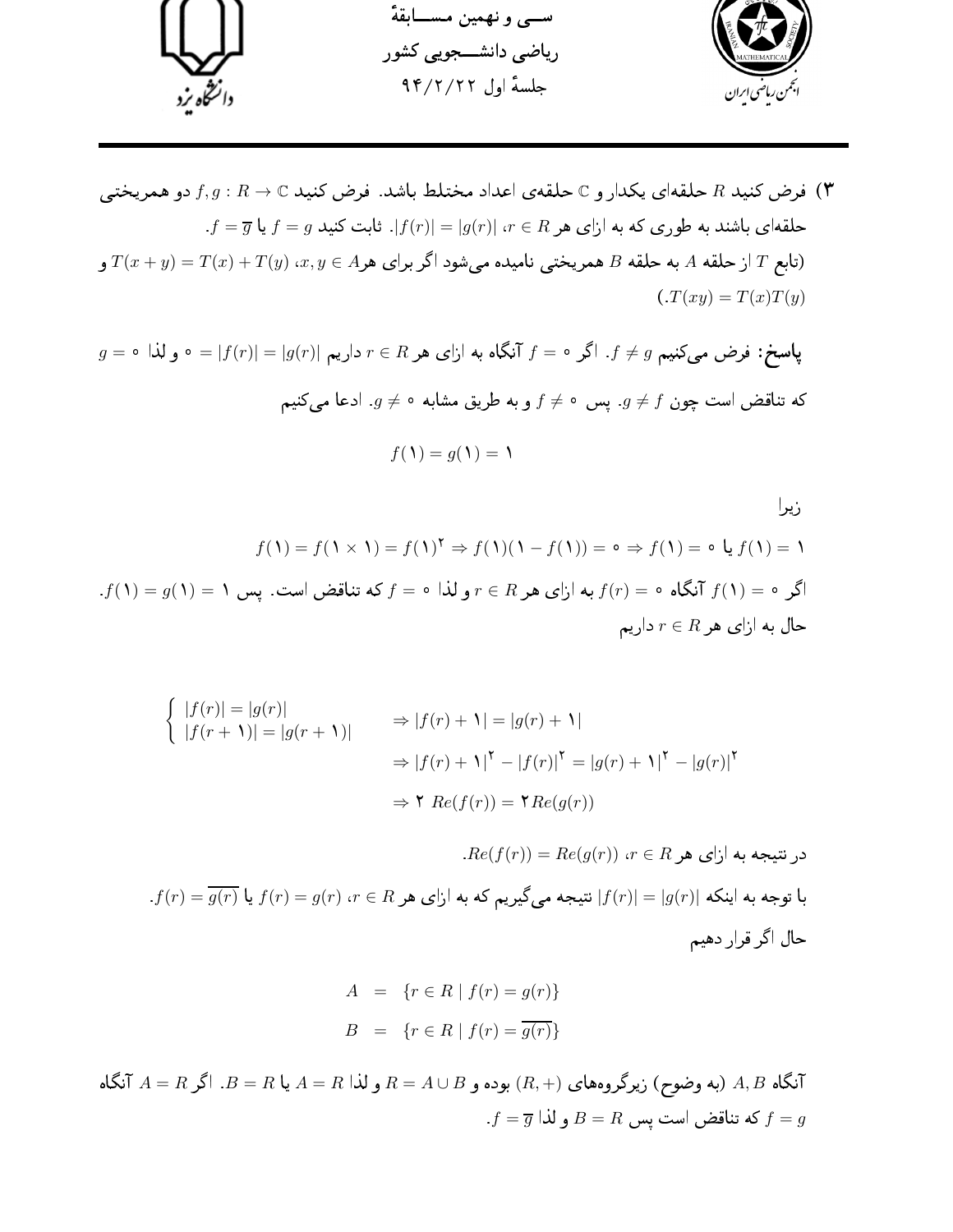

ا فرض کنید  $(X,d)$  یک فضای متریک باشد. تابع پیوستهی  $\mathbb{R}\to X\to f:X$  را «خوب» گوییم هرگاه برای هر تابع (۴ . پیوسته ی $X \to X \to \{x \in \{x \in X : f(x)g(x) = 1\}$  فشرده باشد. نشان دهید مجموع دو تابع خوب خوب است.

پاسخ: فرض کنید  $f_1$  و  $f_7$  دو تابع خوب و  ${\rm g}$  یک تابع پیوسته باشد. چون

$$
\{x\in X:(f_1(x)+f_1(x))g(x)=\circ\}\subseteq\{x\in X:f_1(x)g(x)\geq\frac{1}{\mathbf{Y}}\}\cup\{x\in X:f_1(x)g(x)\geq\frac{1}{\mathbf{Y}}\}
$$

و مجموعه ی سمت چپ یک مجموعه ی بسته است، کافی است ثابت کنیم برای هر تابع خوب  $f$  مجموعه ی فشرده است.  $\{x\in X:f(x)g(x)\geq \frac{1}{Y}\}$ فرض كنيد

$$
\varphi(t) = \begin{cases} \frac{1}{t} & t \ge \frac{1}{\mathsf{Y}} \\ \mathsf{Y} & t < \frac{1}{\mathsf{Y}} \end{cases}
$$

در اینصورت $\mathbb{R}\to\mathbb{R}:\varphi\colon\mathbb{R}\to\varphi(t)$ اگر و تنها اگر  $t\leq t\leq\frac{1}{T}$ . اکنون  $\{x \in X : f(x)g(x) \ge \frac{1}{\mathbf{Y}}\} = \{x \in X : \varphi(f(x)g(x))g(x)f(x) = 1\}$ 

چون 9(fg)g پیوسته و  $f$  خوب است پس این مجموعه فشرده است.

اكنون اثبات كامل است.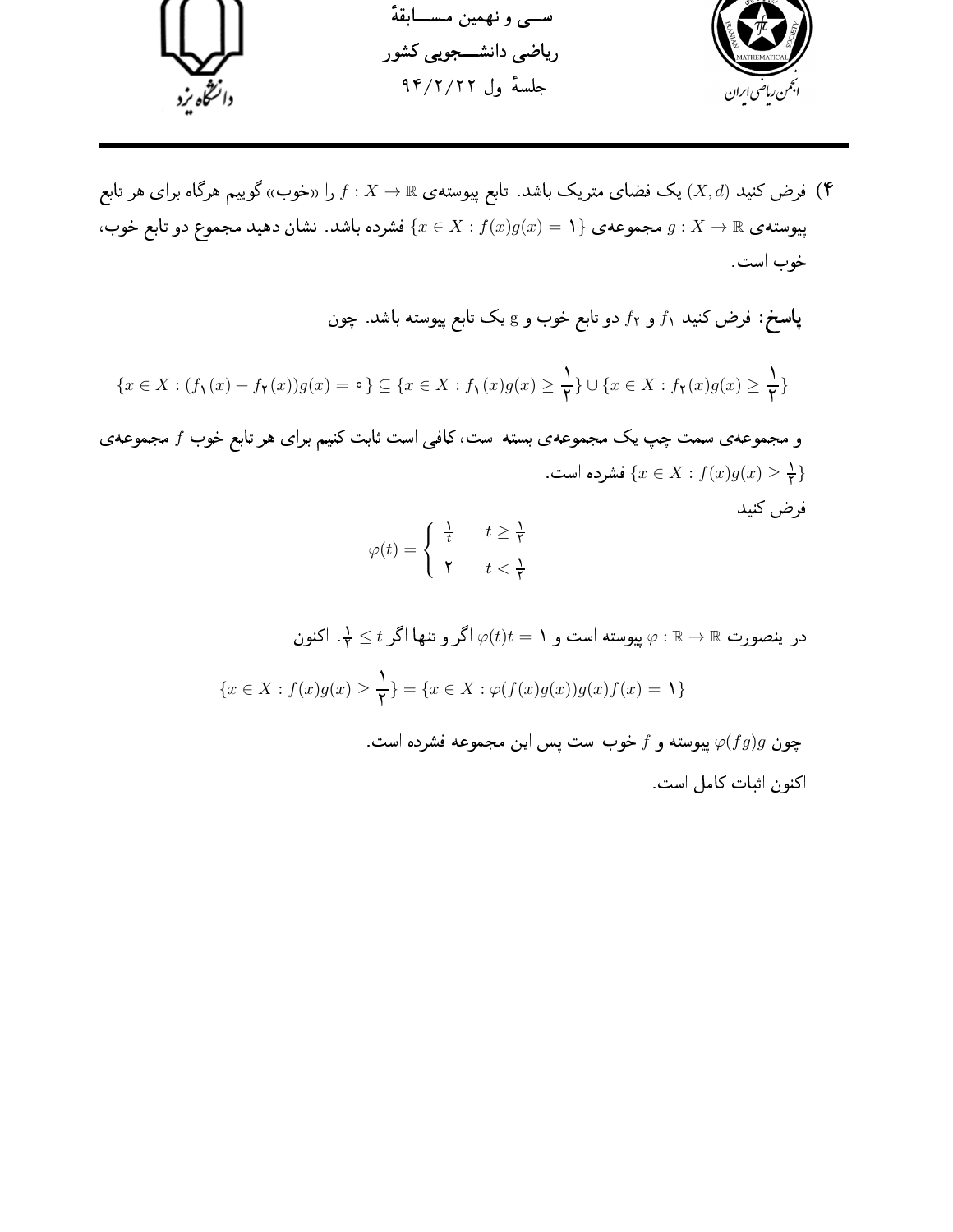

فرض کنید 
$$
\pi
$$
 (ه, π] → ℝ دابعی پیوسته باشد به طوری که  
\n
$$
\int_{0}^{\pi} f(x) \sin x dx = \int_{0}^{\pi} f(x) \cos x dx = 0
$$
\n
$$
\int_{0}^{\pi} f(x) \sin x dx = \int_{0}^{\pi} f(x) \cos x dx = 0
$$

پاسخ:

چون تابع  $x$   $\sin x$  بر فاصلهٔ  $\pi$  (  $\pi$  ) مثبت است و $\sin x$   $\sin x$   $\sin x$  ( $\pi$  ) لازم می آید که  $f$  ریشه ای مانند  $x$  در این فاصله داشته باشد. اكنون داريم